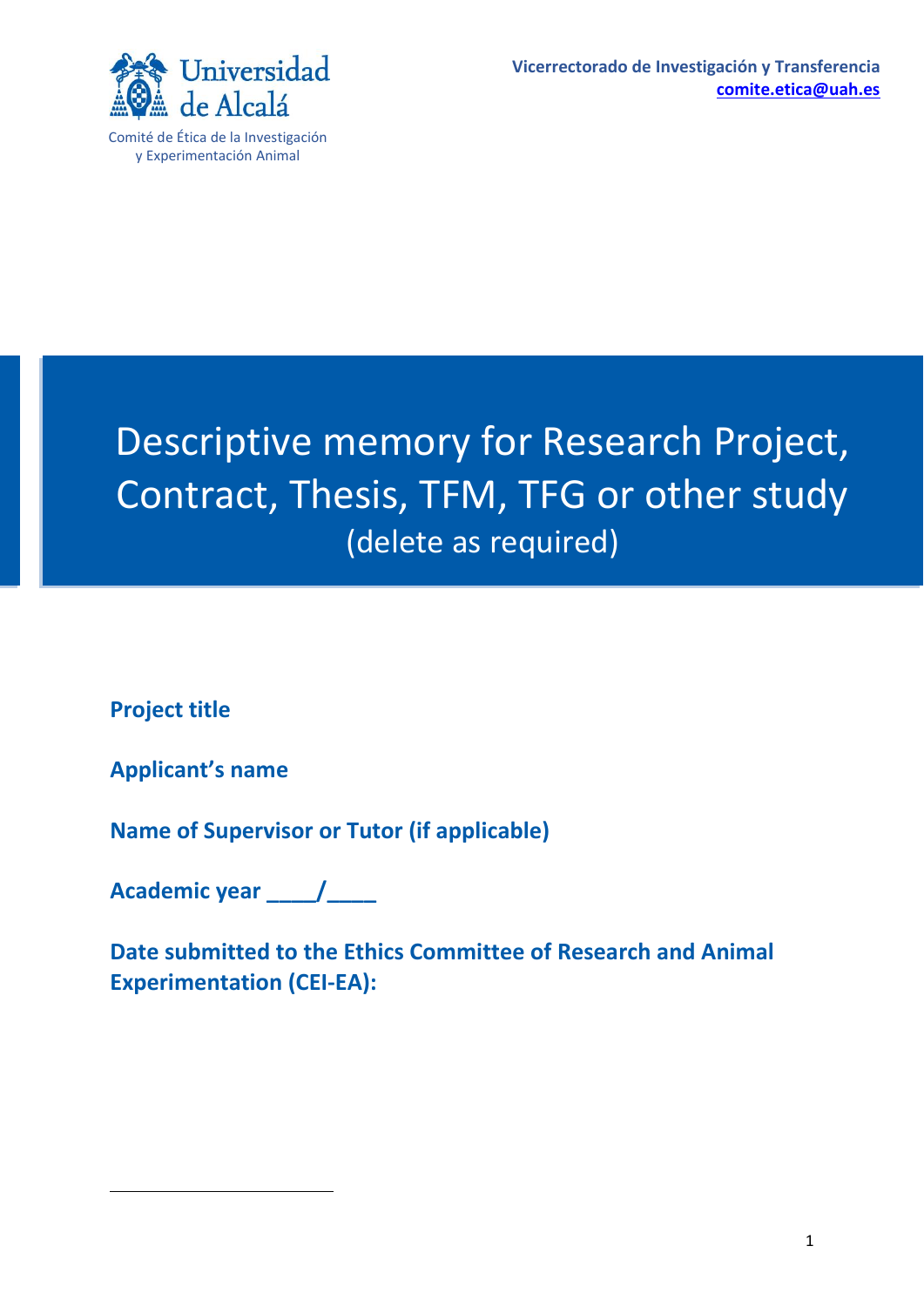

Comité de Ética de la Investigación y de Experimentación Animal

# **Research Project or Contract, Thesis, TFM, TFG and any other study** (delete as required)

**Reference (to be filled in by CEI-EA):** 

**Title:** 

**Start date post approval by CEI-EA:** 

**Applicant's name and surnames:**

**Doctoral programme and research line (doctoral theses only):**

**Department (as applicable):**

**Tutor or Director (as applicable). If more than one, give full names:**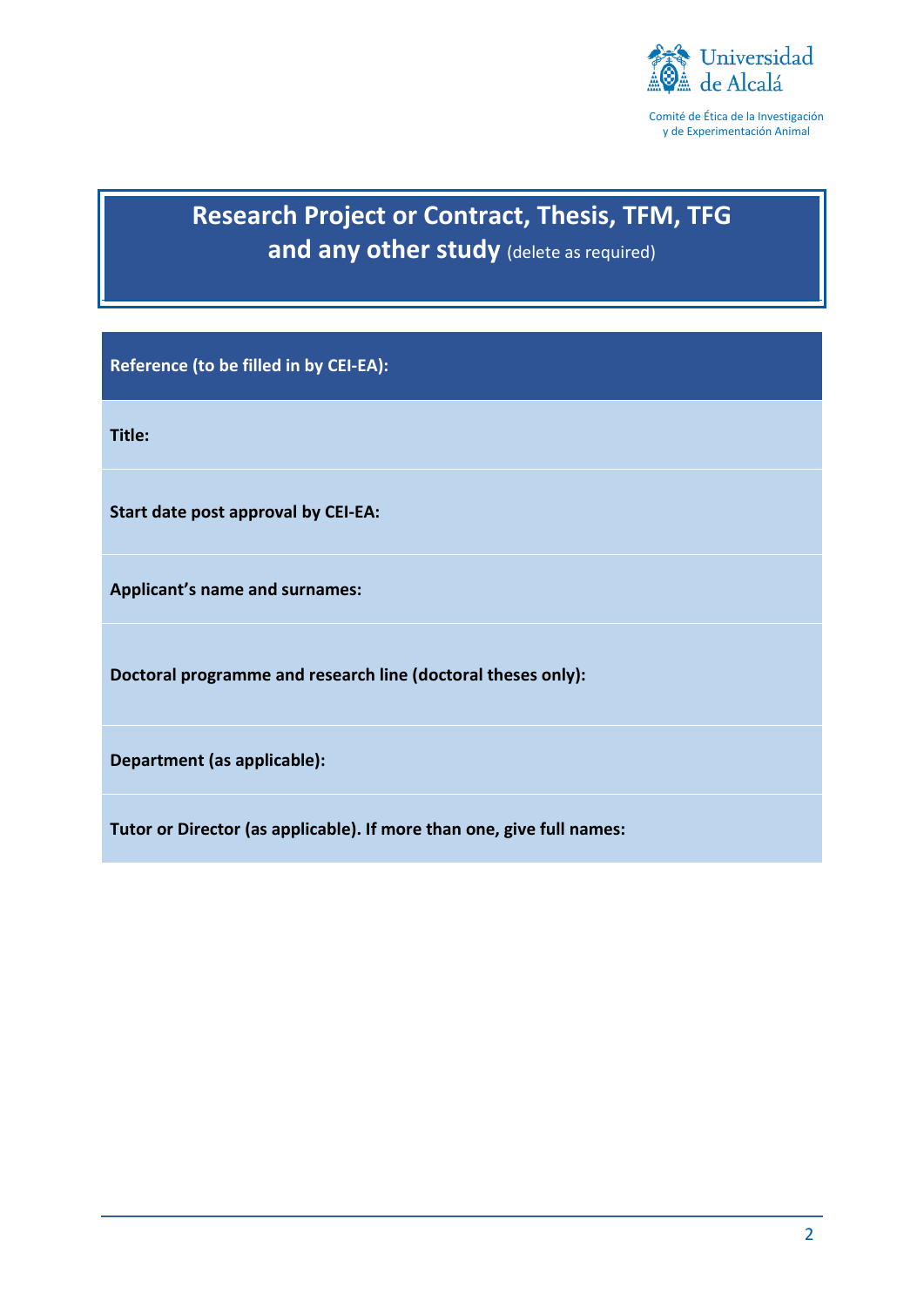

### **1. INTRODUCTION TO SUBJECT OF RESEARCH PROJECT SPECIFICATION AND GOALS (max. 800 words)**

Explain the current state of play of the subject, including:

- Objectives, justification and purpose of the project
- Personnel carrying out the project and their role in the project.
- Whether or not there is any type of insurance for damage
- Whether genetically modified organisms are used, or genetic testing is being carried out
- Whether the research is carried out with stored biological samples (procedure, type and number of samples; whether they pre-date the Biomedical Research Act; whether they come from or will be stored in a biobank).
- Whether oocytes, stem cells, adult or embryonic stem cells including induced stem cells, foetal cells and tissues are used.

## **2. METHODOLOGICAL CONSIDERATIONS**

#### **(Max. 800 words)**

Explain the scientific methodology to be used. This should include and take into account:

- Justification of the methodology
- Subjects involved in the project (group or collective to which they belong; how they will be contacted or recruited and how they will be worked with).
- Treatment of the information obtained (traceability of the treatment and method of data dissociation, if applicable).
- For quantitative studies, please indicate the number of subjects to be included, as well as the statistical justification of the sample size.
- The characteristics that these subjects must possess in order to participate (inclusion criteria) and the characteristics that prevent participation in the research (exclusion criteria) if any.
- Schedule (start and planned completion and chronogram).
- The material means and resources to be used (including, for example, questionnaires, participant information sheets, informed consent, negative report of sexual offences in the case of working with minors and all those deemed necessary, and which should be attached as annexes in section 6).

NOTE: In order to carry out the study, when, for example, surveys are included, the software or computer tools provided by the UAH must be used.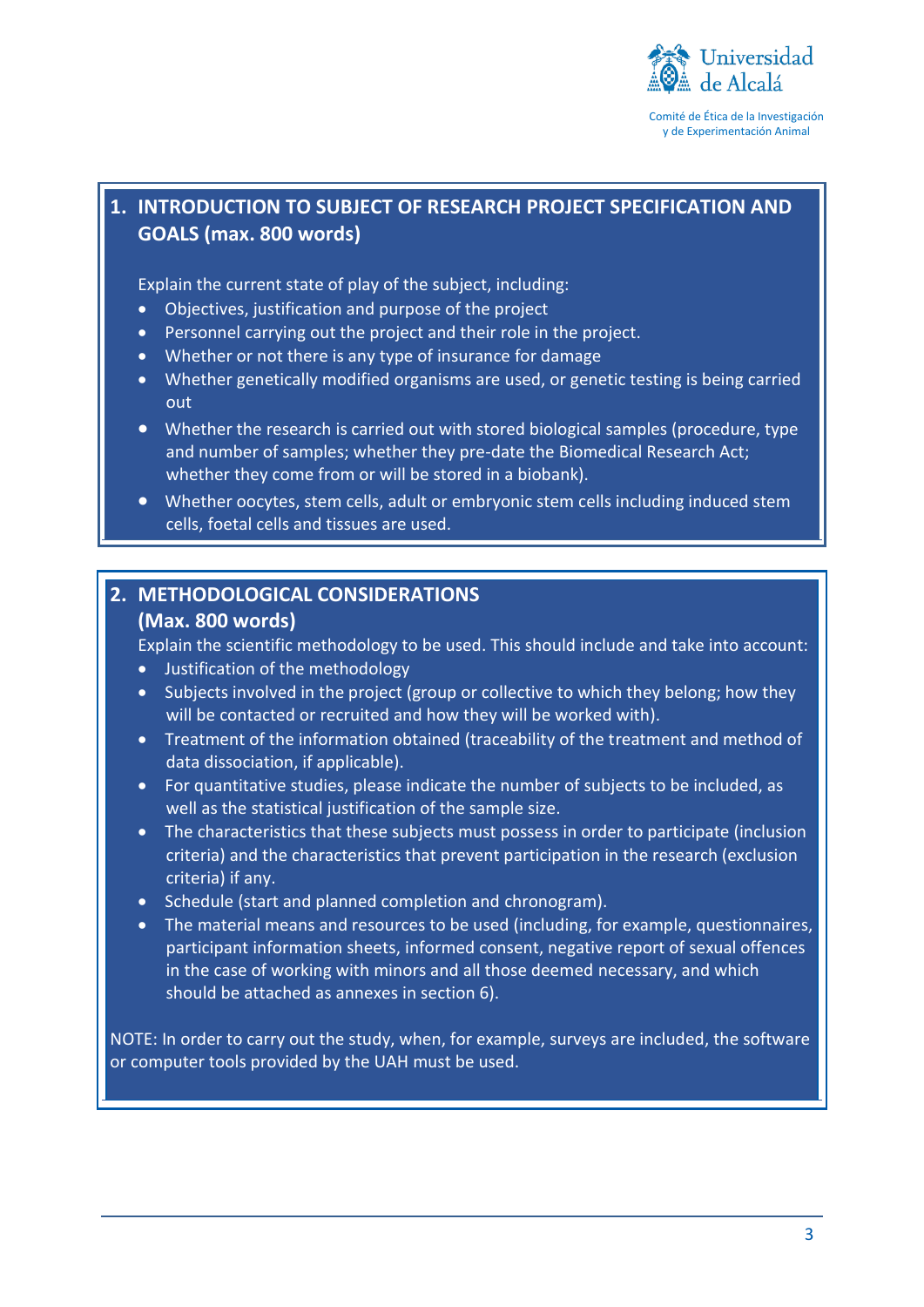

Comité de Ética de la Investigación y de Experimentación Animal

**3. ETHICAL CONSIDERATIONS** (Indicate which aspects should be assessed by the CEI-EA. If it has already been assessed by another committee, indicate the institution and the reason for choosing it, and enclose its favourable report.) **(Max. 800 words)**

#### **4. OTHER CONSIDERATIONS**

Any other aspect to be taken into account in the Ethical Committee's assessment process. **(Max. 800 words)**

#### **5. BIBLIOGRAPHICAL REFERENCES** (Max. 10 most relevant)

#### **6. DOCUMENTS TO BE SUBMITTED WITH THIS SPECIFICATION**

The applicant must submit the following documents for the CEI-EA's information:

- Application form corresponding to the research to be conducted:
	- o **[Human participants](https://www.uah.es/export/sites/uah/es/investigacion/.galleries/Investigacion/Investigacion-con-seres-humanos.pdf)**
	- o **[Biobank](https://www.uah.es/export/sites/uah/es/investigacion/.galleries/Investigacion/Biobanco.pdf)**
- The completed checklist with the list of items that the research protocol or specification must contain, together with the project documentation at the time of applying to the CEI-EA for evaluation. Depending on whether it is a quantitative or qualitative study or both, one or both of the following lists must be completed:
	- **[Work of quantitative research](https://www.uah.es/export/sites/uah/es/investigacion/.galleries/Investigacion/Checklist_CEI-UAH_cuantitativa.pdf)**
	- **[Work of qualitative research](https://www.uah.es/export/sites/uah/es/investigacion/.galleries/Investigacion/Checklist_CEI-UAH_cualitativa.pdf)**
- The protocols, the information sheet and the informed consent of the participants shall always be drawn up and submitted to the CEI-EA in Spanish, unless the need to use another language is justified, an exception which in each case shall be evaluated and authorised in advance by the CEI-EA.
- If personal data should be treated, the data processing questionnaire must be submitted. It is available at [the CEI-EA website](https://www.uah.es/es/investigacion/servicios-para-el-investigador/comite-de-etica-de-investigacion-y-experimentacion-animal/#impresos-formularios-y-modelos) and at the [Data Protection Unit](https://www.uah.es/es/conoce-la-uah/organizacion-y-gobierno/equipo-de-direccion/secretaria-general/proteccion-de-datos-de-caracter-personal/) website.

If the approval of an ethical committee external to the University of Alcalá has been obtained, its favourable report must be submitted.